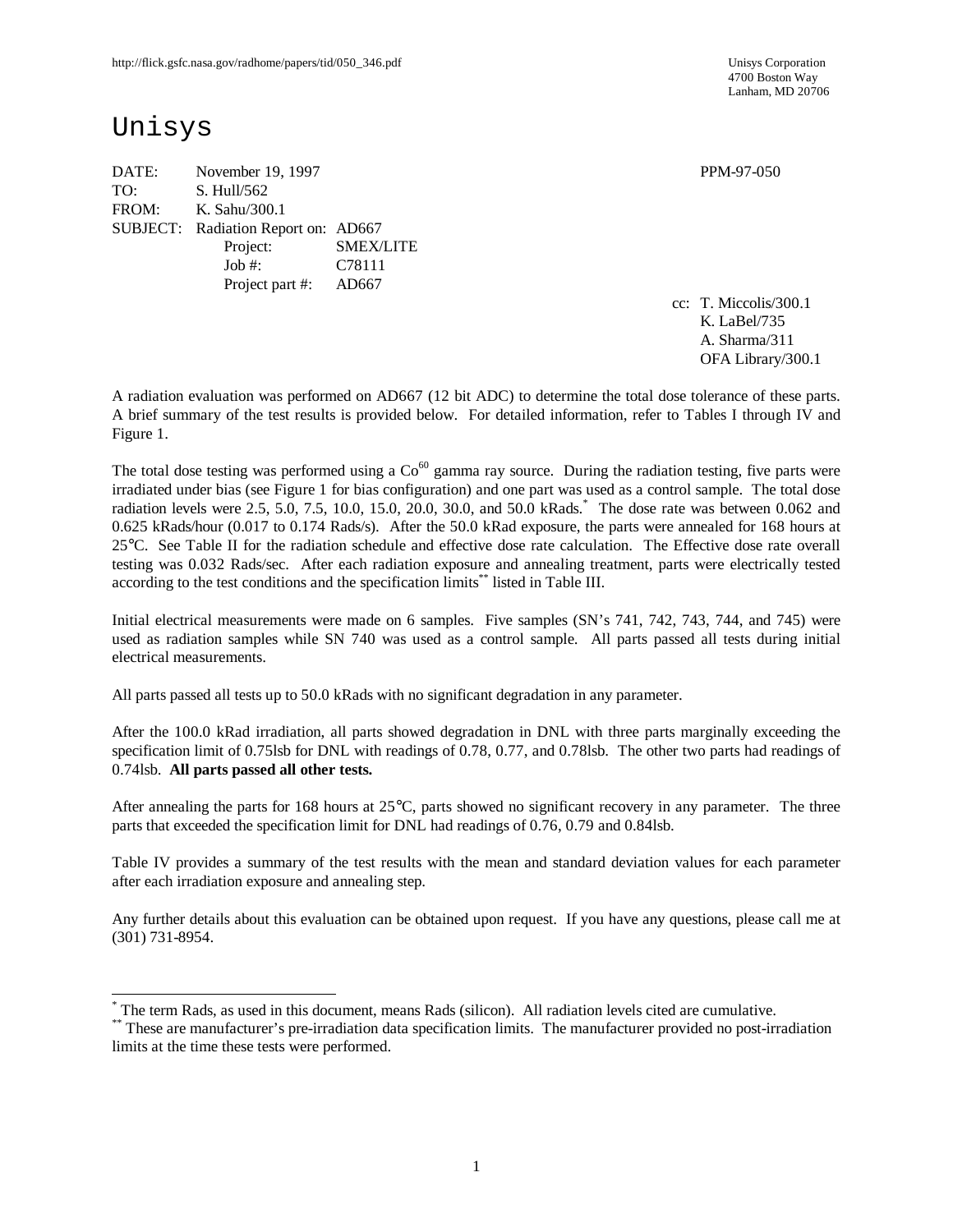#### \_\_\_\_\_\_\_\_\_\_\_\_\_\_\_\_\_\_\_\_\_\_\_\_\_\_\_\_\_\_\_\_\_\_\_\_\_\_\_\_\_\_\_\_\_\_\_\_\_\_\_\_\_\_\_\_\_\_\_\_\_\_\_\_\_\_\_\_\_\_\_\_\_\_\_\_\_\_\_\_\_\_\_\_\_\_\_\_\_\_\_\_ ADVISORY ON THE USE OF THIS DOCUMENT

The information contained in this document has been developed solely for the purpose of providing general guidance to employees of the Goddard Space Flight Center (GSFC). This document may be distributed outside GSFC only as a courtesy to other government agencies and contractors. Any distribution of this document, or application or use of the information contained herein, is expressly conditional upon, and is subject to, the following understandings and limitations:

(a) The information was developed for general guidance only and is subject to change at any time;

(b) The information was developed under unique GSFC laboratory conditions which may differ substantially from outside conditions;

(c) GSFC does not warrant the accuracy of the information when applied or used under other than unique GSFC laboratory conditions;

(d) The information should not be construed as a representation of product performance by either GSFC or the manufacturer;

(e) Neither the United States government nor any person acting on behalf of the United States government assumes any liability resulting from the application or use of the information.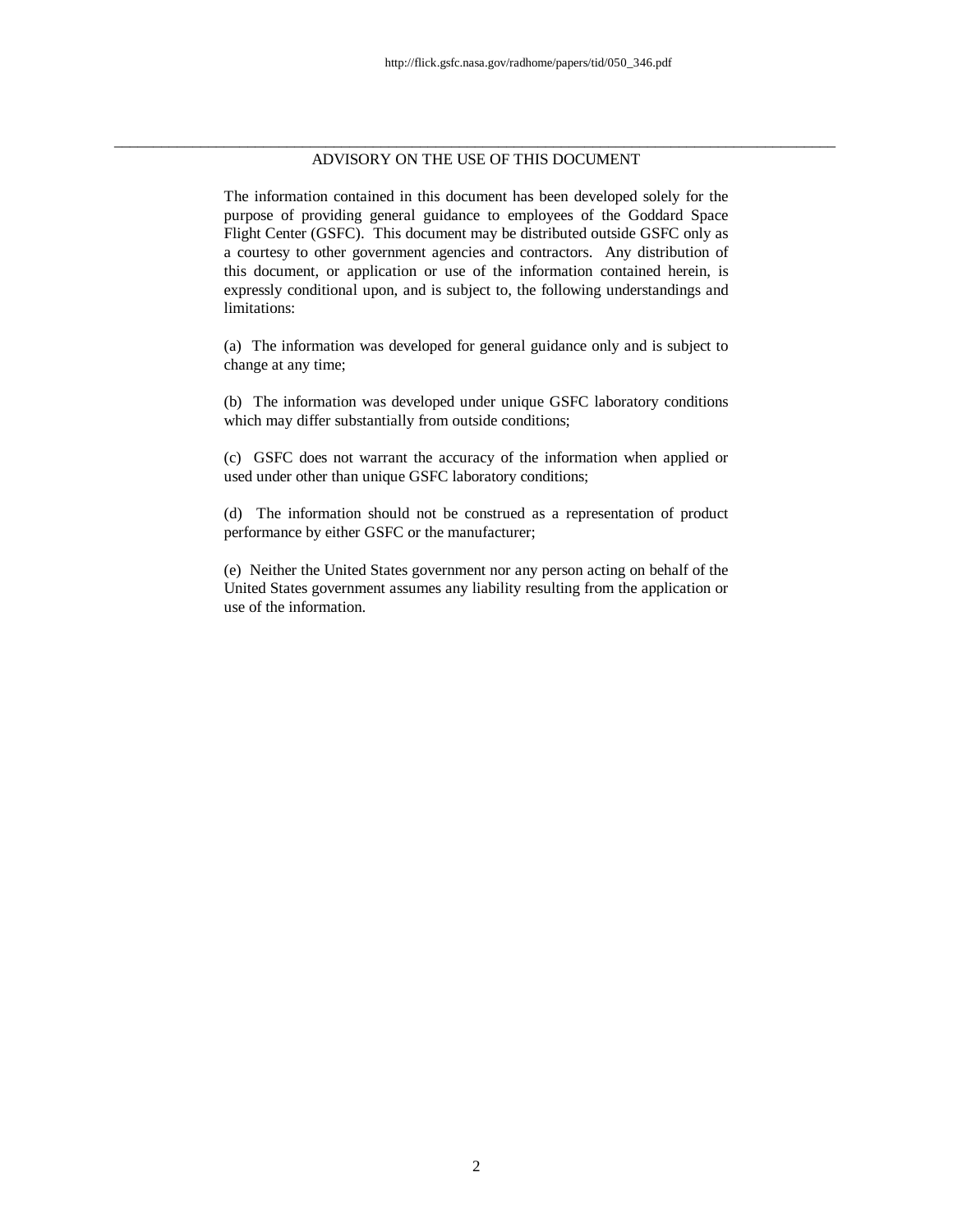



Notes:

- 1.  $V_B = +15 \text{VDC} \pm 0.5 \text{V}$ .
- 2.  $V_C = -15VDC \pm 0.5V$ .
- 3.  $V_D = +5VDC \pm 0.5V$ .
- 4. R1 =  $50\Omega \pm 5\%, \frac{1}{4}W$ .
- 5. R2 =  $620\Omega \pm 5\%, \frac{1}{4}W$ .
- 6. R3 =  $2k\Omega \pm 5\%, \frac{1}{4}W$ .
- 7.  $I_B < 12mA$  (for one part).
- 8.  $I_C < 25 \text{mA}$  (for one part).
- 9.  $I_D < 1.7mA$  (for one part).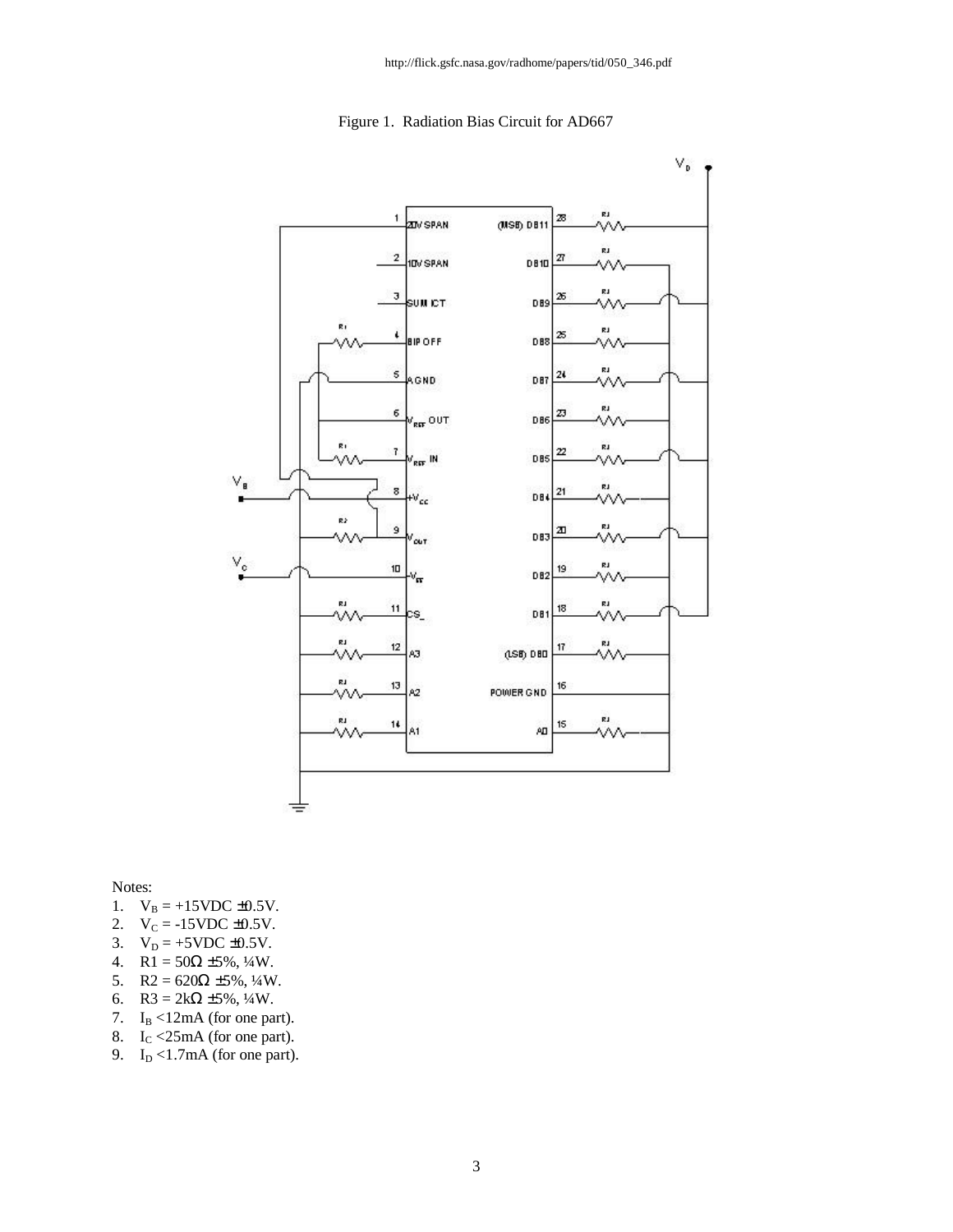| Generic Part Number:                        | AD667                       |
|---------------------------------------------|-----------------------------|
| <b>SMEX/LITE Part Number</b>                | AD667                       |
| Charge Number:                              | C78111                      |
| Manufacturer:                               | <b>Analog Devices</b>       |
| Lot Date Code (LDC):                        | 9641                        |
| <b>Quantity Tested:</b>                     | 6                           |
| Serial Number of Control Sample:            | 740                         |
| <b>Serial Numbers of Radiation Samples:</b> | 741, 742, 743, 744, and 745 |
| Part Function:                              | 12 bit DAC                  |
| Part Technology:                            | Bipolar                     |
| Package Style:                              | <b>LCC</b>                  |
| Test Equipment:                             | A540                        |
| Test Engineer:                              | D. Davis                    |

#### TABLE I. Part Information

• No radiation tolerance/hardness was guaranteed by the manufacturer for this part.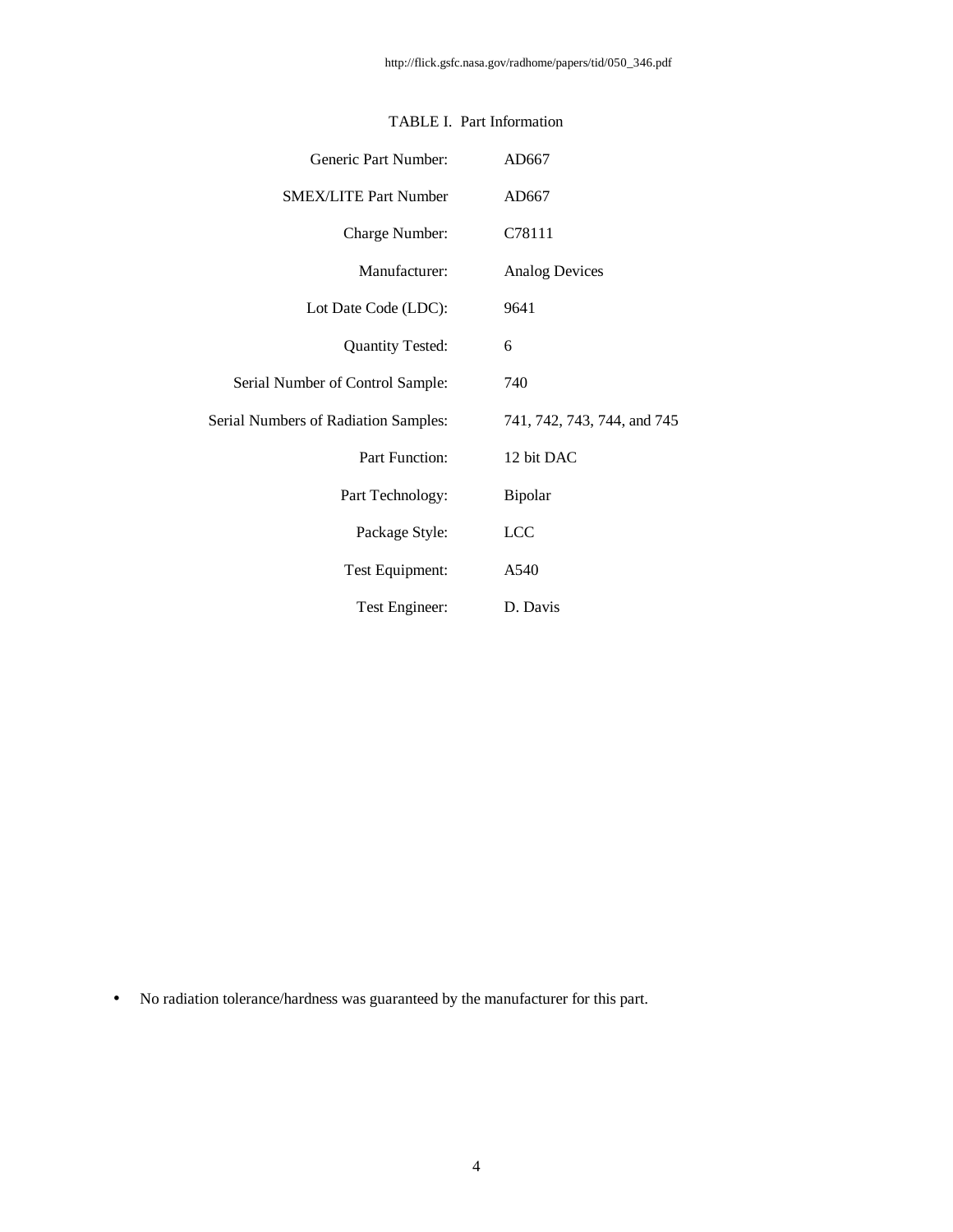|                                                                           | TABLE II. Radiation Schedule for AD667 |
|---------------------------------------------------------------------------|----------------------------------------|
|                                                                           |                                        |
|                                                                           |                                        |
|                                                                           |                                        |
|                                                                           |                                        |
|                                                                           |                                        |
|                                                                           |                                        |
|                                                                           |                                        |
|                                                                           |                                        |
|                                                                           |                                        |
|                                                                           |                                        |
|                                                                           |                                        |
| Effective Dose Rate – 100.000 RADS/36 DAVS-115 7 RADS/HOUR-0.032 RADS/SEC |                                        |

Effective Dose Rate = 100,000 RADS/36 DAYS=115.7 RADS/HOUR=0.032 RADS/SEC The effective dose rate is lower than that of the individual radiation steps as it takes into account the interimannealing step.

The time interval between the 7.5 and 10 kRad steps was due to a repair of the ATE.

PARTS WERE IRRADIATED AND ANNEALED UNDER BIAS, SEE FIGURE 1.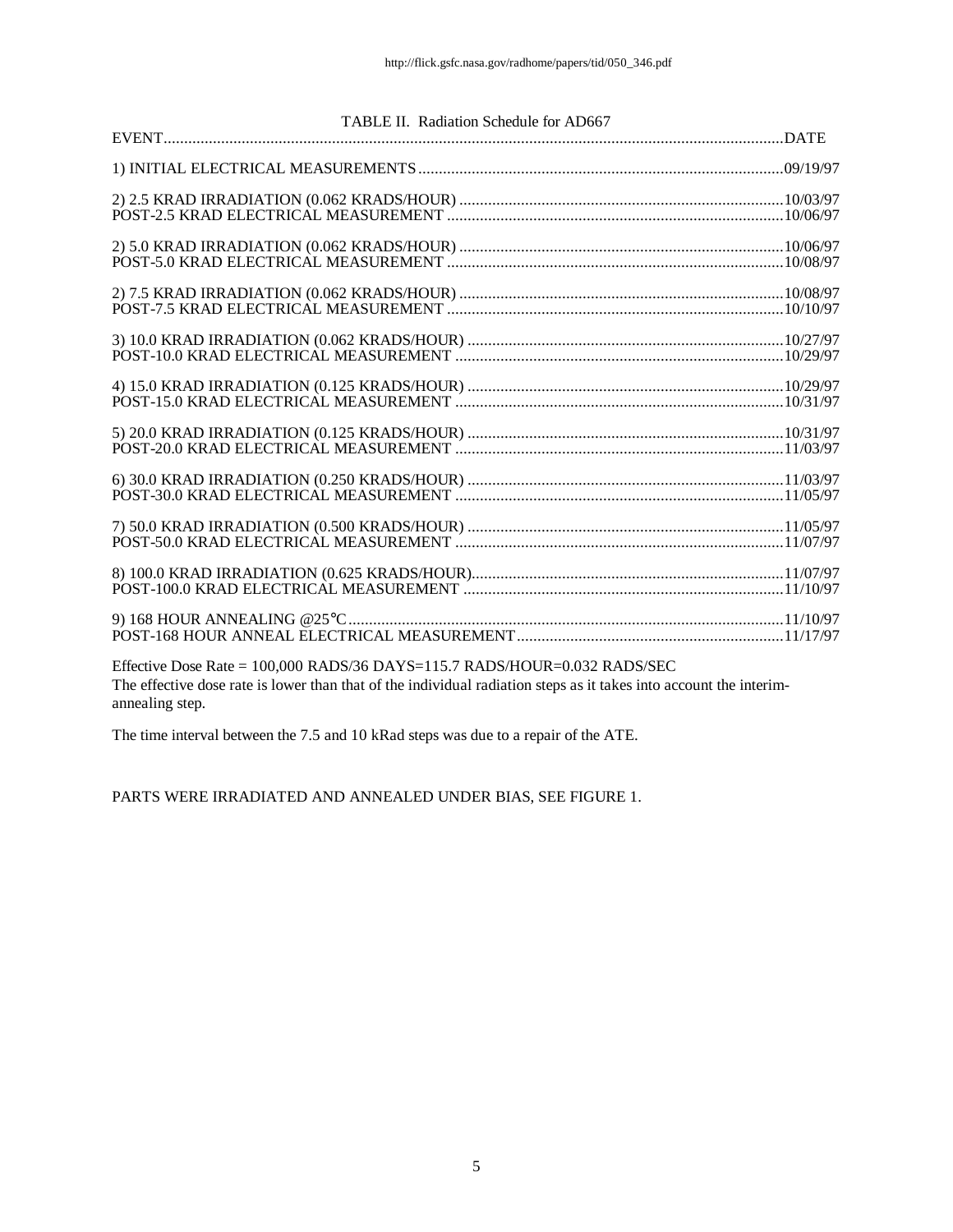| <b>Test</b>             |                  |                                                                                               | Spec.    | Lim.  |
|-------------------------|------------------|-----------------------------------------------------------------------------------------------|----------|-------|
| #                       | <b>Parameter</b> | <b>Units Test Conditions</b>                                                                  | min      | max   |
| -1                      | <b>IDD1</b>      | mA $V_{\text{CC}}$ = 16.5V, $V_{\text{EE}}$ = -16.5V, meas. on $V_{\text{CC}}$                | 0.0      | 12.0  |
| $\overline{2}$          | <b>IDD2</b>      | mA $V_{CC}$ = 11.4V, $V_{EE}$ = -11.4V, meas. on $V_{CC}$                                     | 0.0      | 12.0  |
| 3                       | <b>TEE1</b>      | mA $V_{\text{CC}}$ = 16.5V, $V_{\text{EE}}$ = -16.5V, meas. on $V_{\text{EE}}$                | $-25.0$  | 0.0   |
| $\overline{\mathbf{4}}$ | IEE <sub>2</sub> | mA $V_{\text{CC}} = 11.4 V, V_{\text{EE}} = -11.4 V$ , meas. on $V_{\text{EE}}$               | $-25.0$  | 0.0   |
| 5                       | <b>VREF</b>      | $V V_{CC} = 12.0V, V_{EE} = -12.0V$                                                           | 9.9      | 10.1  |
| 66-22                   | l I i h          | $mN_{\text{CC}} = 15.0 \text{V}, V_{\text{EE}} = -15.0 \text{V}, \text{vtest} = 5.5 \text{V}$ | $-10.0$  | 10.0  |
| 23-39                   | l Til            | $mA$ $V_{CC}$ = 15.0V, $V_{EE}$ = -15.0V, vtest = 0.8V                                        | $-5.0$   | 5.0   |
| 40                      | LЕ               | $\text{lsb}$ V $_{\text{CC}}$ = 15.0V, V <sub>EE</sub> = -15.0V                               | $-0.500$ | 0.500 |
| 41                      | DNL              | $\text{lsb} V_{\text{CC}} = 15.0 \text{V}, V_{\text{EE}} = -15.0 \text{V}$                    | $-0.750$ | 0.750 |

#### Table III. Electrical Characteristics of AD667 /1

### Note:

1/ These are the manufacturer's non-irradiated data sheet specification limits. No post-irradiation limits were provided by the manufacturer at the time the tests were performed.